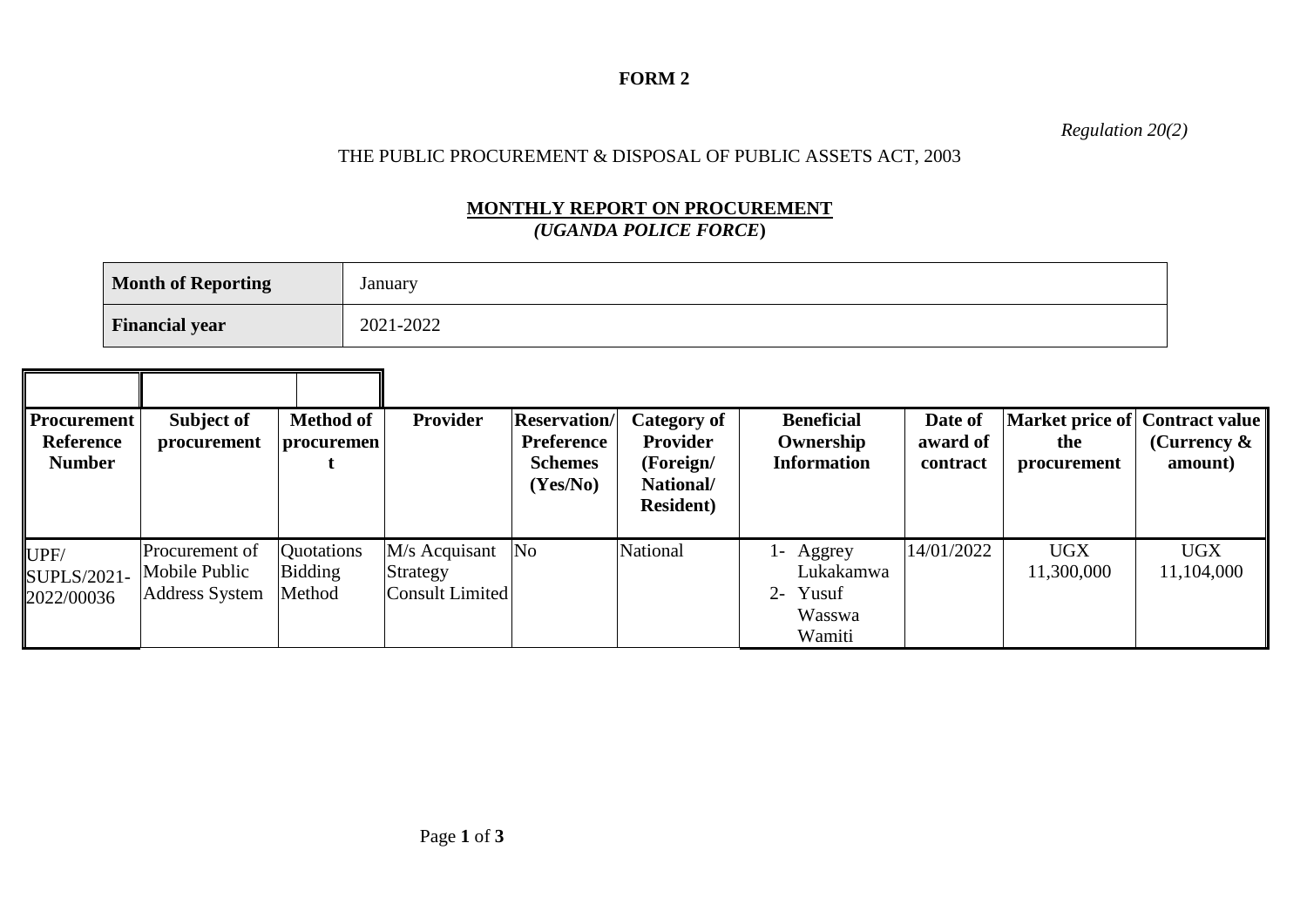| PART II: CONTRACTS AMENDED OR VARIED          |                           |                                              |                 |              |                                     |                                                                                                               |  |  |  |
|-----------------------------------------------|---------------------------|----------------------------------------------|-----------------|--------------|-------------------------------------|---------------------------------------------------------------------------------------------------------------|--|--|--|
| <b>Procurement</b><br><b>Reference Number</b> | Subject of<br>procurement | <b>Indicate</b><br>Amendment<br>or variation | <b>Provider</b> | or variation | $\mathcal{R}$ amount if applicable) | Date of amendment   Value of A/V (currency   Revised contract value $\& \parallel$<br>currency if applicable) |  |  |  |
| <b>NIL</b>                                    | NIL                       | <b>NIL</b>                                   | <b>NIL</b>      | <b>NIL</b>   | <b>NIL</b>                          | <b>NIL</b>                                                                                                    |  |  |  |

|                                        |                           | PART III: CONTRACTS COMPLETED |            |                                                                        |                                                                            |                       |                                        |                                                    |  |
|----------------------------------------|---------------------------|-------------------------------|------------|------------------------------------------------------------------------|----------------------------------------------------------------------------|-----------------------|----------------------------------------|----------------------------------------------------|--|
| <b>Procurement</b><br>Reference Number | Subject of<br>procurement |                               | Provider   | <b>Reservation/</b><br><b>Preference</b><br><b>Schemes</b><br>(Yes/No) | <b>Category of Provider</b><br>(Foreign/<br>National/<br><b>Resident</b> ) | Date of<br>completion | <b>Total amount</b><br>paid & currency | <b>Contract value</b><br>(Currency $\&$<br>amount) |  |
| <b>NIL</b>                             | <b>NIL</b>                |                               | <b>NIL</b> | <b>NIL</b>                                                             | <b>NIL</b>                                                                 | <b>NIL</b>            | <b>NIL</b>                             | NIL                                                |  |
|                                        |                           |                               |            |                                                                        |                                                                            | <b>TOTAL</b>          | <b>NIL</b>                             | <b>NIL</b>                                         |  |